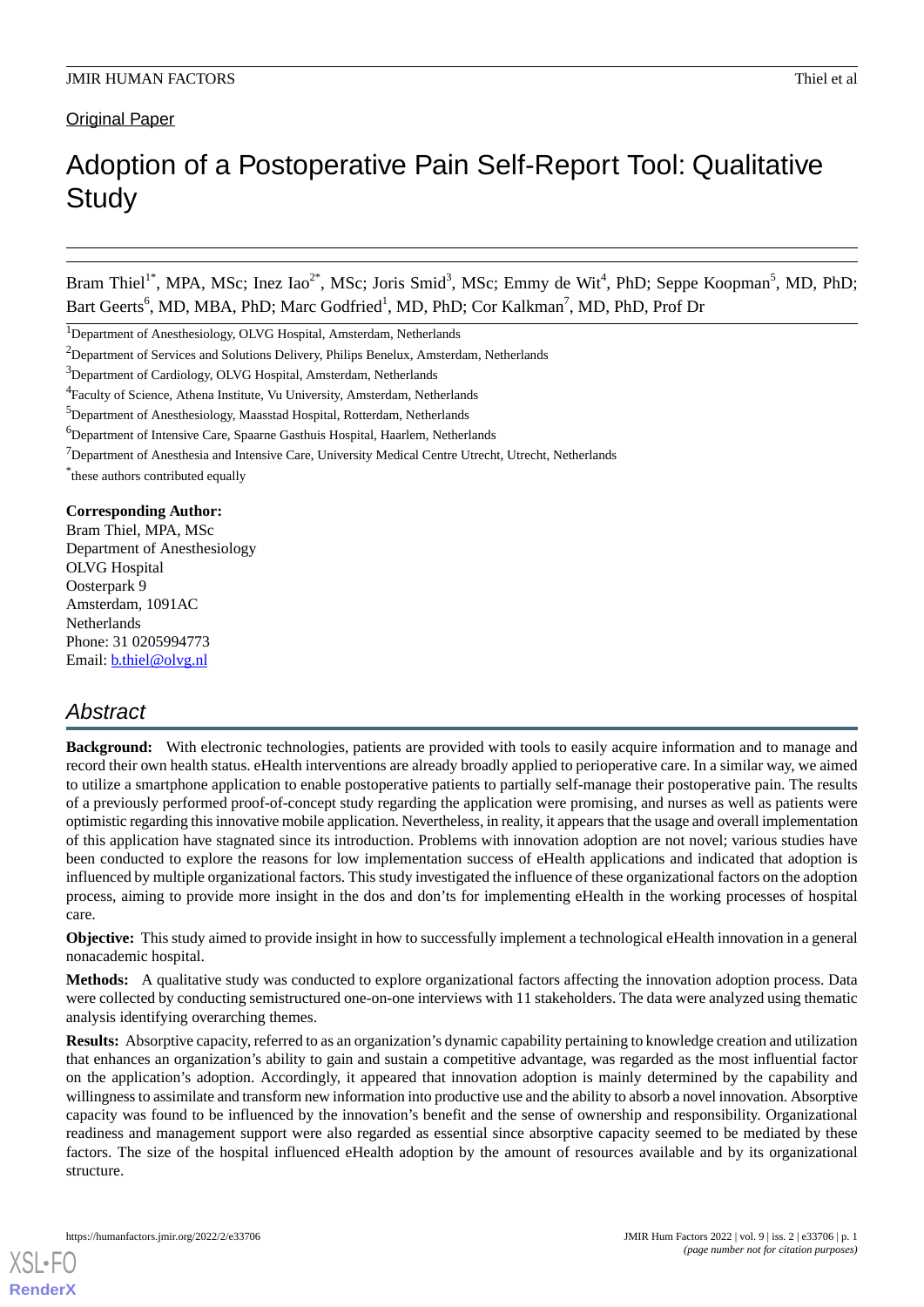**Conclusions:** In conclusion, absorptive capacity is essential for eHealth adoption, and it is mediated by management support and organizational readiness. It is recommended to increase the degree of willingness and ability to adopt an eHealth innovation by enhancing the relevance, engaging stakeholders, and assigning appropriate leaders to offer guidance.

(JMIR Hum Factors 2022;9(2):e33706) doi: [10.2196/33706](http://dx.doi.org/10.2196/33706)

# **KEYWORDS**

innovation; eHealth adoption model, mobile health; pain; self-report; perioperative medicine; postoperative pain; surgery

# *Introduction*

To date, hospital care, admission potential, urgent and nonurgent care, and health care professionals are under pressure due to problems such as the aging population, the rising prevalence of chronic comorbid diseases, and overall increasing health care costs [\[1](#page-6-0),[2\]](#page-6-1). On top of these already existing problems came the COVID-19 pandemic. These growing demands accelerate the surge in eHealth innovations [\[3-](#page-6-2)[5\]](#page-6-3).

With electronic technologies, patients are provided with tools to easily acquire information and to manage and record their own health status. eHealth interventions are already broadly applied to perioperative care (eg, remote monitoring, educational websites, and telerehabilitation) [\[6](#page-6-4),[7\]](#page-6-5). In a similar way, we aimed to utilize an eHealth tool (the OLVG Pain App) with the objective to improve the efficiency and quality of postoperative pain management. This eHealth tool enables the patient to partially self-manage their postoperative pain, as they record their own postoperative pain intensity in their electronic medical record. The results of a previously performed proof-of-concept study regarding the OLVG Pain App were promising, and nurses as well as patients were optimistic regarding this innovative mobile application [\[8](#page-6-6)].

Nevertheless, in reality, it appears that the usage and overall implementation of this application have stagnated since its introduction. Problems with innovation adoption are not novel; various studies have been conducted to explore the reasons for low implementation success of eHealth applications and indicated that adoption is influenced by multiple organizational factors such as technological knowledge and skills, financial aspects, social and organizational support, and a lack of education and training [\[9](#page-6-7)[-13](#page-6-8)]. Therefore, the aim of this study was to provide insight on how to successfully implement a technological eHealth innovation in a general nonacademic hospital. Accordingly, the research question was: "How can the

adoption process of the PainApp be understood with regards to the organizational factors within a general hospital?"

# *Methods*

# **Study Design**

A qualitative study was conducted between March 1, 2020, and July 31, 2020. Stakeholders involved with the development and implementation process of the application were interviewed to provide an in-depth understanding of how the context of a general hospital can facilitate or hamper the adoption of eHealth. The study was conducted and is reported according to the CONSORT-EHEALTH (Consolidated Standards of Reporting Trials of Electronic and Mobile HEalth Applications and onLine TeleHealth) checklist (V.1.6.1) [\[14](#page-6-9)], the consolidated criteria for reporting qualitative research (COREQ) [\[15](#page-6-10)], and the "Qualitative research: standards, challenges, methodological guidelines" by Malterud [[16\]](#page-6-11).

### **Recruitment**

For this study, the perceptions of stakeholders active within the departments of Information Technology (IT), Electronic Medical Record (EMR), Anesthesiology, and Nursing Staff Convention from 2 hospitals were investigated. Both OLVG Hospital and Maasstad Hospital are general hospitals providing surgical care for 23,000 patients annually.

The sample size was determined by the concept of "information power," which depends on the relevance of the participants included [[17,](#page-6-12)[18](#page-7-0)]. Based on this premise and similar studies, 11 participants were considered satisfactory, as the selected participants were highly informative and significant actors in the innovation procedure ([Table 1](#page-2-0), participant characteristics). Participants from specific departments within the OLVG Hospital and Maasstad Hospital were provided by personal contacts from the supervisors of this study.

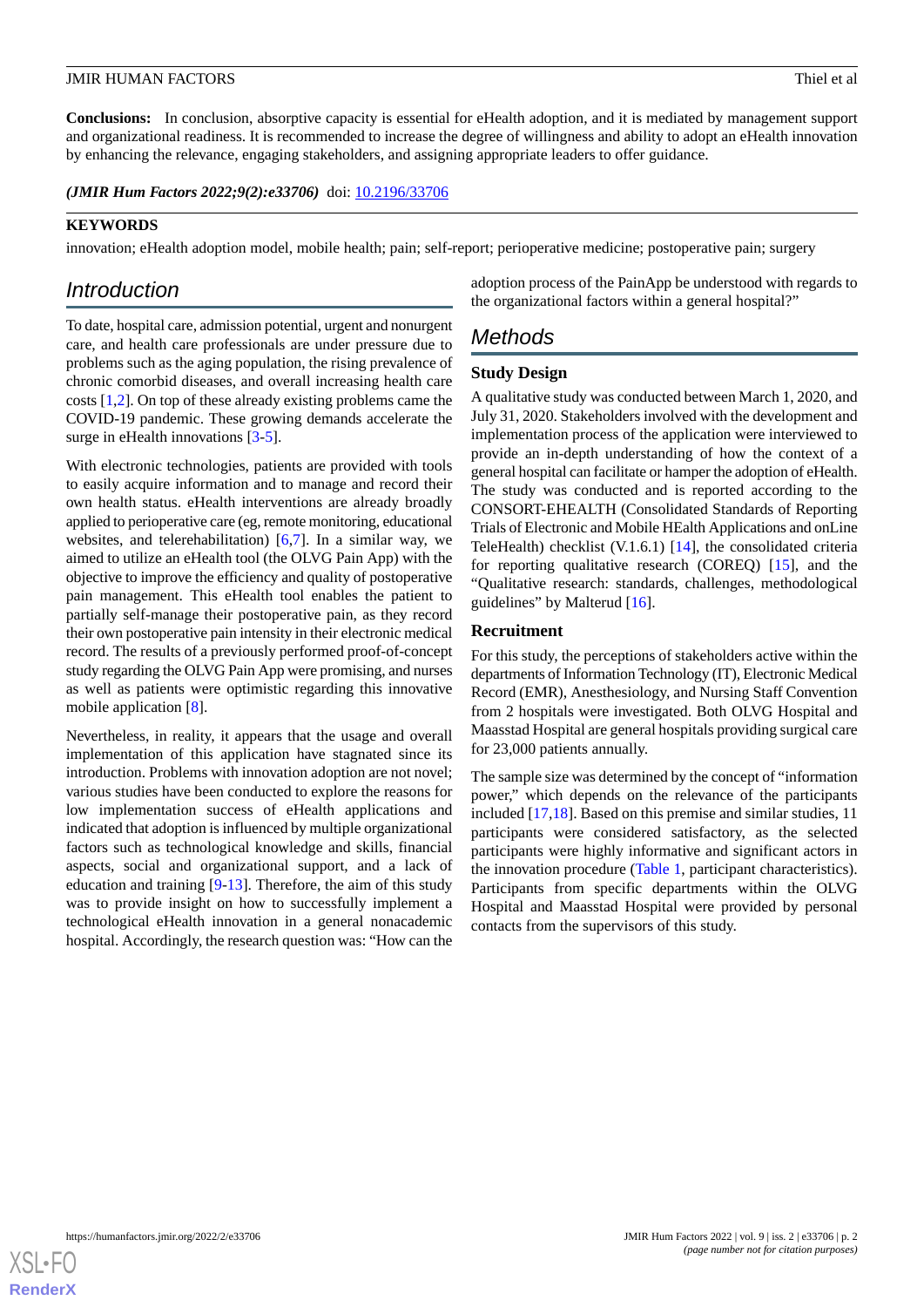<span id="page-2-0"></span>**Table 1.** Participant characteristics.

| Identification number | Hospital                 | Position                      | Age<br>(years)  | Gender         | Work experience<br>(years) | Technical background                                                                              |
|-----------------------|--------------------------|-------------------------------|-----------------|----------------|----------------------------|---------------------------------------------------------------------------------------------------|
| P <sub>1</sub>        | <b>OLVG</b> Hospital     | Anesthetist                   | 52              | $M^a$          | 17                         | 6 years of postoperative<br>home monitoring and digi-<br>talized preoperative<br>screening        |
| P <sub>2</sub>        | <b>OLVG</b> Hospital     | Nurse, application specialist | 42              | M              | 18                         | 6 years as an application<br>specialist for the EHR <sup>b</sup>                                  |
| P <sub>3</sub>        | <b>Maasstad Hospital</b> | Anesthetist                   | 39              | M              | 6                          | 1 year as a CMIO <sup>c</sup>                                                                     |
| P <sub>4</sub>        | <b>OLVG</b> Hospital     | Neurologist                   | 39              | M              | 6                          | 3 years as an innovation<br>specialist, human-centered<br>design, and eHealth imple-<br>mentation |
| P5 LKru               | <b>OLVG</b> Hospital     | Department manager            | 45              | M              | 10                         | 5 years as a manager of the<br>EHR and patient participa-<br>tion                                 |
| P <sub>6</sub>        | <b>OLVG</b> Hospital     | Nurse team leader             | 37              | F <sup>d</sup> | 15                         | 3 years as a key user of the<br><b>EPIC EHR</b>                                                   |
| P7                    | <b>OLVG</b> Hospital     | Department manager            | $_{\text{-}}$ e | M              |                            | 6 years as a manager of the<br>$\text{ICT}^{\text{f}}$ department                                 |
| P <sub>8</sub>        | <b>OLVG</b> Hospital     | Nurse team leader             |                 | $\mathbf{F}$   | 28                         | 10 years as a nurse team<br>leader in the neurosurgery<br>department                              |
| P <sub>9</sub>        | <b>OLVG</b> Hospital     | Operational manager           |                 | F              | 39                         | 4 years as a manager of the<br>neurosurgery business unit                                         |
| P <sub>10</sub>       | <b>OLVG</b> Hospital     | Pulmonologist                 | 62              | M              | 30                         | 2 years as a CMIO                                                                                 |
| P <sub>11</sub>       | Maasstad Hospital        | Clinical computer scientist   | 34              | M              | 5                          | Specialty connectivity be-<br>tween medical devices and<br>the EHR                                |

 $a_{\mathbf{M}}\cdot$  male.

<sup>b</sup>EHR: electronic health record.

<sup>c</sup>CMIO: Chief Medical Information Officer.

<sup>d</sup>F: female.

e<br>Participant did not respond to the extra questions for age and years of work experience.

<sup>f</sup>ICT: information communication and technology.

#### **Data Collection**

The data were collected during semistructured one-on-one interviews performed by a research student (IK). The interviews were structured by the following topic questions: size of the hospital, top management support, organizational readiness, and centralization in decision-making and absorptive capacity. These topics were based on pre-established themes derived from the eHealth Adoption Model (eHAM) [[19\]](#page-7-1). The eHAM combines elements of the diffusion of innovation theory and the technology-organization-environment framework, since these form a theoretical base of innovation in various sectors [[20\]](#page-7-2).

The interviews were conducted in Dutch; the interview guide was originally formulated in Dutch, followed by a translation into English for the purpose of this report ([Multimedia Appendix](#page-6-13) [1\)](#page-6-13). Prior to the interview, participants received some general information concerning the research topic, and informed consent was requested from the interviewee to allow for audio recording

of the interview. The interview commenced with introductory questions, with which the general opinion on eHealth innovations of eeeof the participant was established. After this introductory phase, topic questions regarding the concepts of the eHAM model were asked to explore their experiences with and perspectives on the influences of these factors. Lastly, specific closing questions recapping the themes were asked to evaluate the importance of each organizational factor. Furthermore, interviews were conducted online through Skype, Zoom, or FaceTime due to COVID-19 measures.

#### **Data Analysis**

Data collection and analysis progression were discussed during regular meetings with the researchers BT and JS and the research student IK. A thematic framework approach was utilized in order to analyze the qualitative data [\[21](#page-7-3),[22\]](#page-7-4). First, the audio recordings of the interviews were transcribed verbatim in Dutch. As for the validity, the interpretations of the interview were sent to the respective participants to check whether the interviews

 $X$ SL•F $O$ **[RenderX](http://www.renderx.com/)**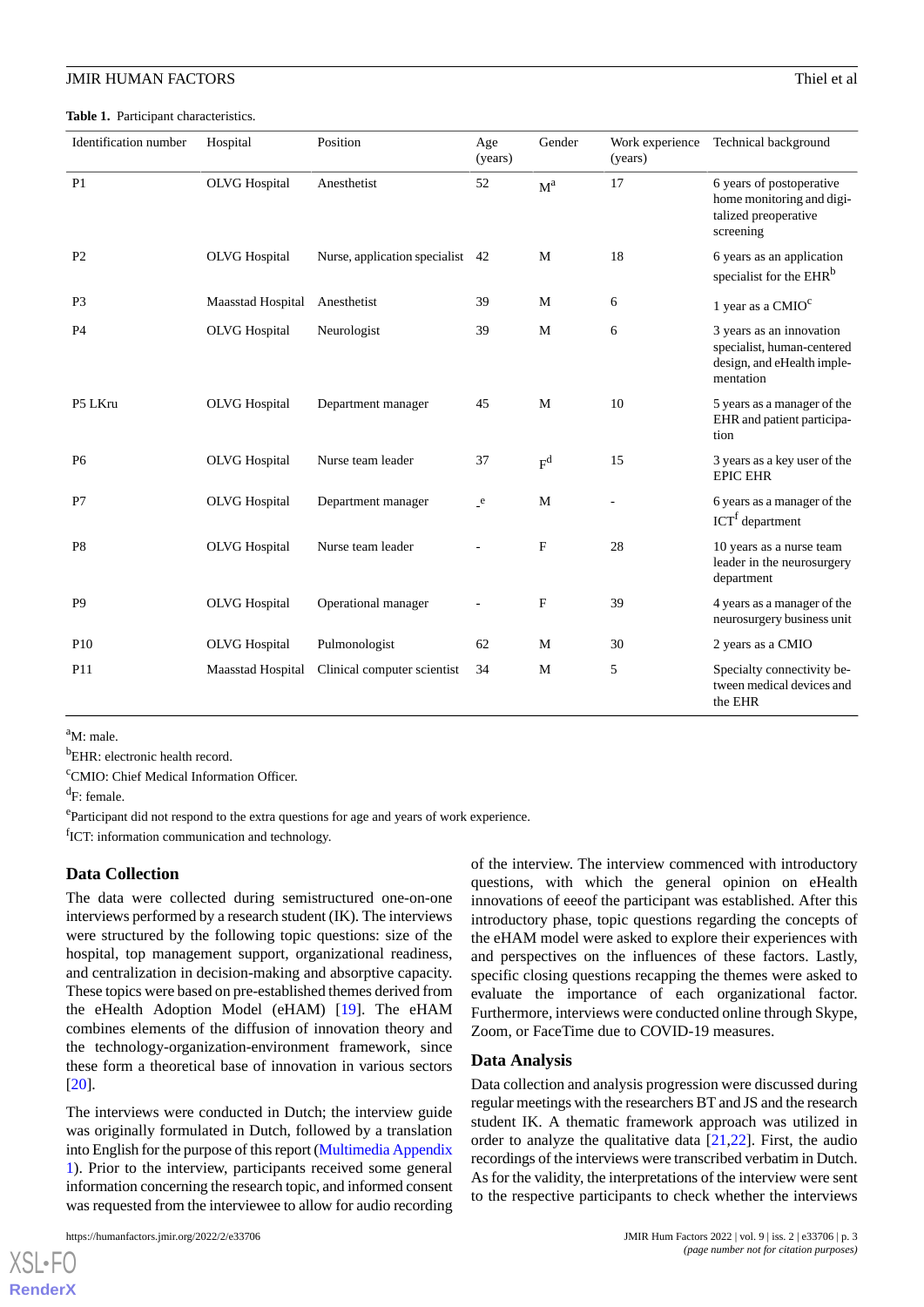were well understood and in line with their perspectives. After familiarization with the data, the transcripts were coded with an English coding guide that was developed according to the eHAM model. The coding guide included the 5 main concepts regarding the organizational factors, which were further differentiated into subconcepts. After coding, overarching themes and patterns were identified and labelled within each concept.

# **Ethics Approval**

This study was conducted as part of the "Closing the loop" project approved by the Advisory board for Science and Research (ACWO) OLVG Hospital on December 30, 2019, with registration number WO 19.167.

# *Results*

# **Themes**

The results were derived from stakeholder interviews and yielded a total of more than 40 themes that are related to the eHAM [[19\]](#page-7-1). For a visualized overview of all identified and related themes, see [Multimedia Appendix 2](#page-6-14). Overall, the stakeholders considered absorptive capacity, top management support, and organizational readiness as the most essential factors for the adoption of eHealth innovation. For interview data, see [Multimedia Appendix 3.](#page-6-15) Moreover, the remaining 2 factors (ie, size of the hospital and centralization in decision-making) were considered as generic influences and are therefore briefly discussed.

# **Absorptive Capacity**

Absorptive capacity appeared to be of great importance. Absorptive capacity refers to an organization's "dynamic capability pertaining to knowledge creation and utilization that enhances an organization's ability to gain and sustain a competitive advantage" [\[23](#page-7-5)].

The majority of stakeholders stated that the individual's willingness is an essential aspect that can affect the degree of absorptive capacity. Next to the willingness to absorb new information, the ability to do so is also essential for successful innovation adoption.

Altogether, the participants mentioned that spreading new knowledge is more effective when done repetitively face-to-face, than, for instance, digitally through newsletters or by email. Clinical lessons and pilot tests can also be used to effectively introduce innovations or increase the skills of employees.

Another important aspect mentioned to influence absorptive capacity is the culture within the hospital, as a culture that is more "open" and stimulating in accepting new information can enhance the adaptability and flexibility of the organization.

Furthermore, this willingness and ability to adopt certain innovations also appeared to depend on various themes, such as personal characteristics, the context, and whether a sense of ownership and responsibility is present with the individual. The influence of personal characteristics on absorptive capacity became evident as 9 of 11 participants noted that features such as age (or generation), affinity with technology, and being an

[XSL](http://www.w3.org/Style/XSL)•FO **[RenderX](http://www.renderx.com/)**

early or late adopter can affect whether an individual absorbs an innovation. Accordingly, a team leader stated:

*When talking about absorptive capacity, it also depends a lot on the type of person. How much information can you assimilate? Are you theoretical or more practical? How old are you? Do you have an affinity for innovation and technology?* [P6, team leader]

Additionally, 6 (P9, P1, P4, P5, P3, P6) participants felt that hospital employees are commonly not very capable of acquiring, assimilating, transforming, and connecting new information to existing knowledge for productive use. They believed that hospital employees are extremely programmed to conform to protocols, which limits the potential for adoption and particularly affects their ability to embed innovations into practiced daily routines. An essential remark made by all participants is that the context in which the innovation adoption takes place has a significant role in whether individuals are willing to absorb it. It became clear that the severity or urgency of the problem that the innovation addresses and responds to should be sufficiently experienced by those who need to use the innovation.

In addition, all participants mentioned that the innovation's relevance is a key factor for successful innovation adoption and that this mainly depends on whether there is a substantial benefit to fulfill the need of the user. Another theme that emerged from 6 interviews was that the innovation should induce a sense of ownership in order for employees to truly adopt the eHealth innovation.

# **Top Management Support**

Next to the absorptive capacity, the support of top management also appears to be of great influence, as managers are recognized to be responsible for delivering the required resources to facilitate innovation adoption. An anesthetist described the top management's influence accordingly:

*I think they certainly have an impact. They have to provide the money to be able to introduce eHealth tools such as the OLVG Pain app and support ICT and so on. Thus, if they say we won't be doing it, then it won't happen.* [P3, anesthetist]

In addition, top management also seems to be responsible for arranging employees and project structures for realization. All participants agree that commitment from the top and a supportive vision of innovations should be present for successful eHealth adoption. More importantly, one of the team leaders stated that all management layers should be committed, in particular the team leaders, since they are practically active at the site of implementation:

*You want it to be implemented in the workplace, so you should focus on there. The employees have no idea of what is happening in the top of the organization. If it is transmitted by a team leader, then they will believe and follow it.* [P8, team leader]

# **Organizational Readiness**

Most of the participants experienced that the actual IT infrastructure was adequately present to facilitate technological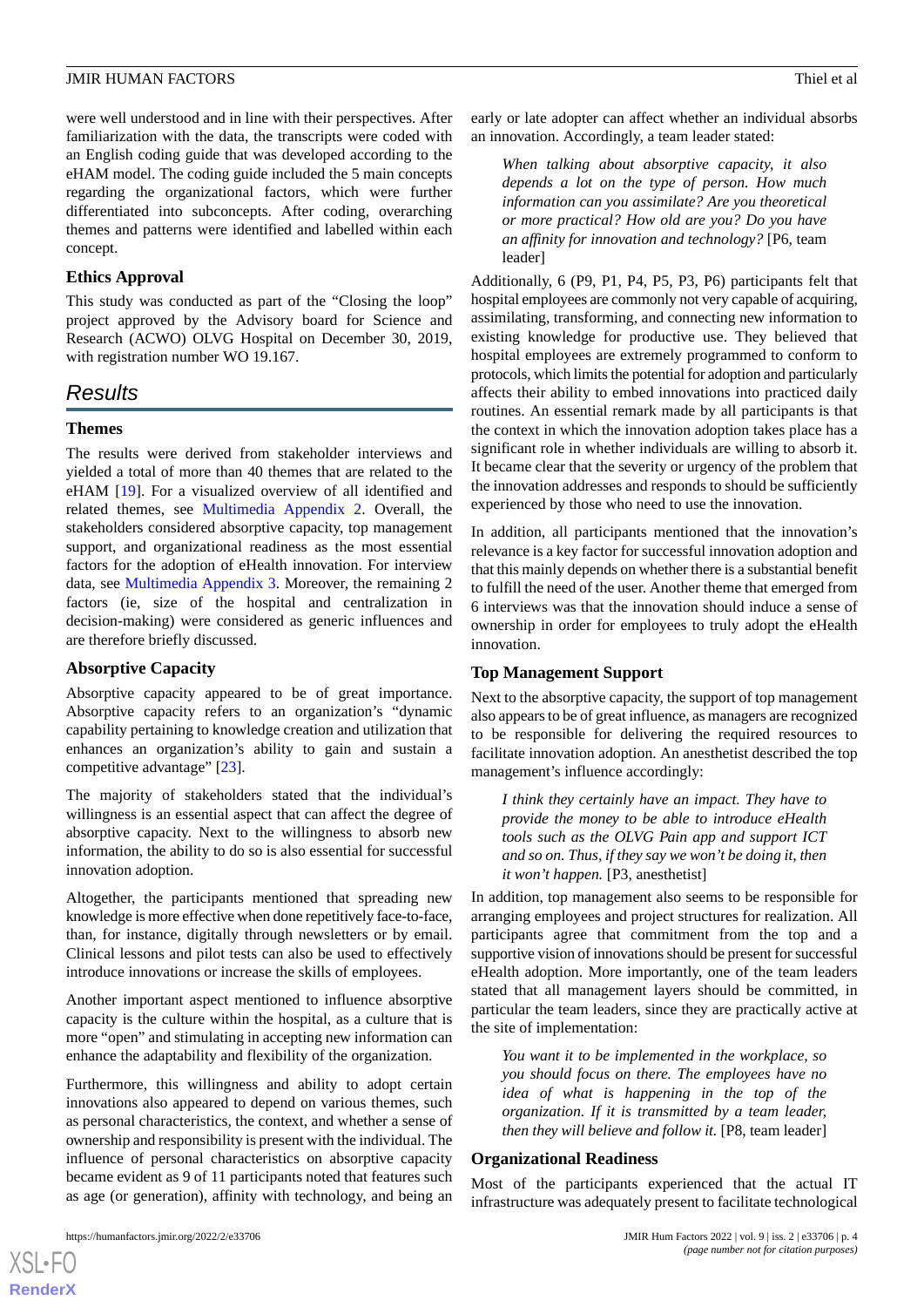developments. However, P6 did mention that the hospitals lag behind some current technologies due to limited financial resources and complex privacy concerns:

*For example, we still do not have a blood pressure meter that automatically sends the data into the patient data management system (PDMS) via Wi-Fi. Nowadays, it must be possible to automatically Bluetooth or Wi-Fi everything to the system; why is it not possible for us to realize this?* [P6, team leader]

Some participants supported this decision as they believed that hospitals are not supposed to compete with third-party app developers:

*I don't think we'll be any better at it, because the hospital is good at treating patients and our core business is not building an app.* [P5, department manager]

#### **Financial Readiness**

The majority of participants mentioned that they are aware that hospitals have relatively little financial resources. Furthermore, most of the participants recognized that the financial readiness for eHealth innovations mainly depends on the innovation's significance and potential for success. P6 described this accordingly:

*Yes, if an innovation doctor says: "Yes we have to do this and I know it costs 100 thousand euros," the innovation committee can still object by saying that there is no money for that, because it has to be spent on new patient beds, as that is simply more important than that innovation.* [P6, team leader]

#### **Size of the Hospital**

Most of the participants agreed that the size of the hospital's influence on eHealth implementation is associated with the available resources and the organizational structure. For instance, an IT employee mentioned that a larger hospital allows for more available resources, which in turn increases the organizational readiness for the adoption of eHealth innovations. On the other hand, a larger hospital appears to have more management layers and is therefore considered to be more bureaucratic in its structure. One of the participants (P5) stated correspondingly:

*So yes, you have resources, but then again you are so big and bureaucratic that the speed of implementing innovations really slows down.* [P5, department manager]

# **Centralization in Decision-making**

All participants agreed that centralization is required for a structured overview to focus on hospital-wide interests and a fairer selection procedure of all projects. P5 described that a centralized group can positively influence eHealth adoption by providing guidance and resources:

*That central group helps with getting a sharp picture of whether the innovation really matters and if that* *is what we want, and then they'll help bridge the connection with those who can support, build, implement, and train it.* [P5, department manager]

# *Discussion*

#### **Principal Findings**

The results of this study demonstrate that absorptive capacity is regarded as the most important factor influencing eHealth adoption in a general hospital. In addition, the degree of absorptive capacity is predominantly mediated by the amount of management support and the organizational readiness [\(Figure](#page-5-0) [1\)](#page-5-0). However, the size of the hospital and centralization in decision-making are rather generic influences on the innovation process. Previous studies show supportive findings regarding the importance of absorptive capacity in influencing eHealth adoption [[24-](#page-7-6)[27\]](#page-7-7). We found that "being attached to follow fixed guidelines" (ie, working by following strict protocols), "context" (ie, the way urgency and relevance of a specific issue push an innovation), and the absence of a sense of ownership and responsibility affected absorptive capacity. Being a "family owner" could contribute to the willingness for innovation and therefore could positively influence absorptive capacity [[28\]](#page-7-8). Next to highlighting the importance of absorptive capacity itself, we also reveal that both management support and organizational readiness mediate this factor. Numerous other studies also present that absorptive capacity is influenced by organizational structure, culture, and communication [\[27](#page-7-7),[29](#page-7-9)[-31](#page-7-10)].

Our findings regarding organizational readiness are in accordance with other studies suggesting that organizations with a favorable environment, the structure, and the required resources are more prone to absorb innovations [\[32](#page-7-11),[33\]](#page-7-12).

For financial readiness, we found that a hospital's limited budget could be a barrier but would not be a determinant of the innovation's actual success. It seemed that, rather, the innovation's importance and potential to truly improve the quality of care would eventually determine the availability of financial resources.

The size of the hospital was found to influence the innovation process, as a larger size is positively associated with a greater amount of organizational resources, which in turn can facilitate better innovation implementation. This is in line with previous literature indicating that a greater hospital size influences the likelihood of successful adoption [[34\]](#page-7-13). In contrast to this, our findings suggest that a greater size could also lead to a more bureaucratic structure and therefore even hamper innovation adoption despite its possession of more resources.

As for the centralization of decision-making, it became clear that this organizational factor differed in influence depending on the specific stage of the innovation process. Despite the potential positive influence of an acknowledgeable centralized group in guiding the innovation implementation, the stakeholders in our study ranked this factor as one of the least influential for successful adoption.



[XSL](http://www.w3.org/Style/XSL)•FO **[RenderX](http://www.renderx.com/)**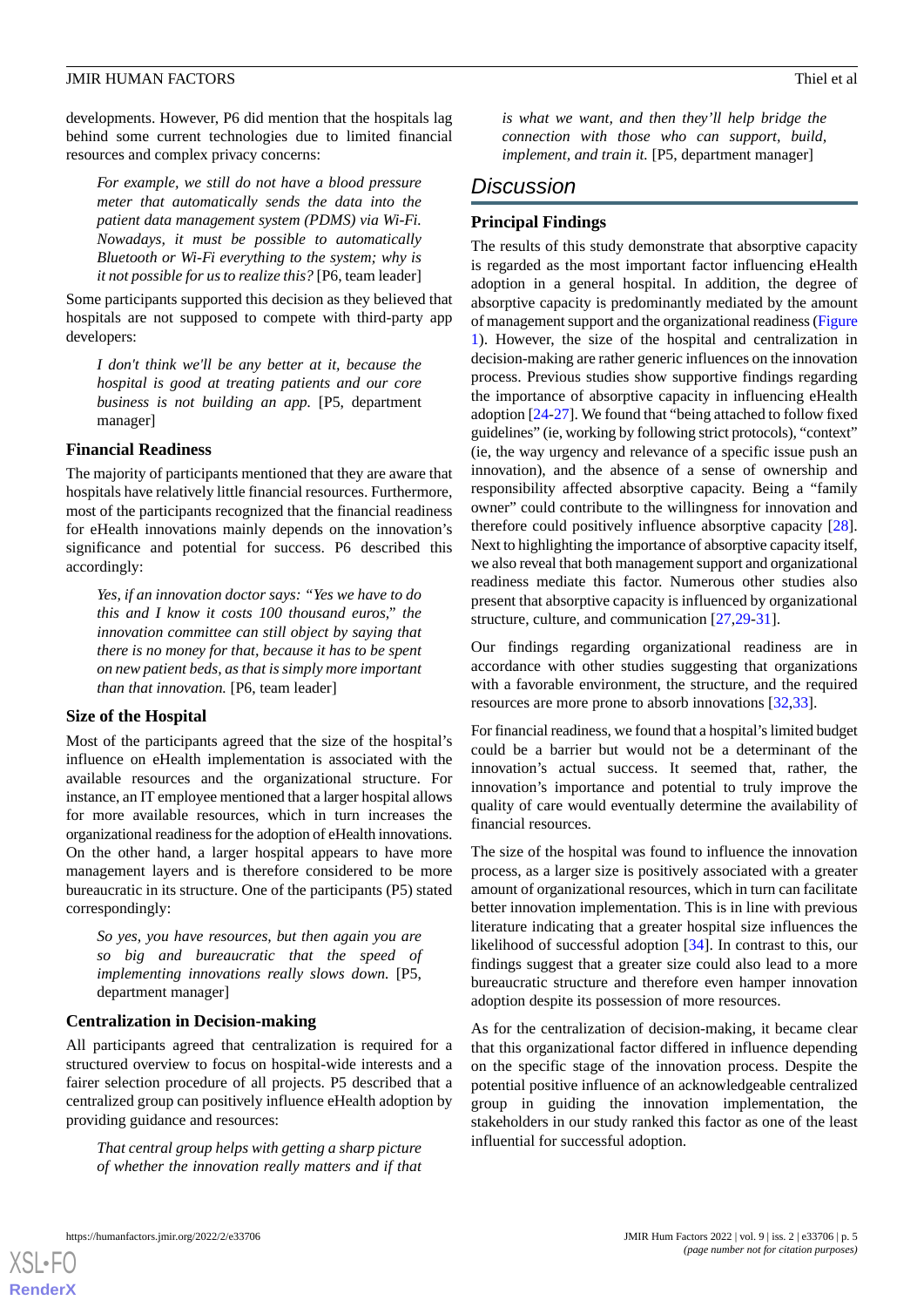<span id="page-5-0"></span>



Responsible for providing resources

Arranging project structures



### **Limitations**

This study has several limitations; despite the recruitment of stakeholders from 2 different hospitals, the results and key messages of this study are mainly valid for the OLVG specifically, as the great majority of interviewees came from this hospital. This might have limited the acquirement of in-depth details on certain factors. The use of a conceptual model enabled this study to provide more insights into how the organizational factors influence adoption and to structure an overview of how these different factors relate to each other in terms of prioritization. However, the inclusion of such an extensive number of organizational factors may also have hampered a deeper understanding and exploration of each factor's influence on its own. Accordingly, this is also the reason why the hospital's "communication structures" have only been addressed briefly in our study and hence, lacks thoroughness in the findings.

#### **Recommendations for Practice**

The results revealed that adoption was prominently lacking on the innovation's benefit and on the sense of ownership and responsibility, which in turn negatively affected the absorptive capacity. Therefore, we suggest 3 focal points for policy.

The first focal point follows the "Quadruple Aim criteria" as a concept that focuses on examining the innovation according to the following 4 aims: lower cost of care, improved patient care, better health outcomes, and improved staff experience [\[35](#page-7-14)].

The second focal point increases the absorptive capacity from various aspects by using the value-sensitive design approach to engage all stakeholders from the beginning, creating a sense of ownership and responsibility [[36\]](#page-7-15).

The third focal point relates to our finding that management has a major influence on organizational culture and thus, also on the absorptive capacity. Accordingly, appropriate leaders who are truly able to stimulate an innovation-friendly learning culture should engage stakeholders. Therefore, the allocation of ambassadors or managers can support in overcoming resistance to change concerning stakeholder engagement and creating the innovation's benefit.

#### **Conclusions**

This study provides insight in how to successfully implement an eHealth innovation in a general hospital. The most important factor influencing eHealth adoption was absorptive capacity, which was mainly determined by the innovation's urgency and relevance, and a sense of ownership and responsibility. Additionally, we revealed that absorptive capacity is mediated by management support and organizational readiness. Three focal points for successful eHealth adoption are enhancing the innovation's relevance, adequately engaging stakeholders from the start, and allocating ambassadors or managers to support stakeholder engagement and to offer proper guidance and training.

#### **Acknowledgments**

This study was established from the internship in Master Management, Policy-analysis and entrepreneurship in Health and Life Science of II at OLVG Hospital, Course code: AM\_1120. The internship was conducted as part of the Closing the Loop study approved by the local medical ethics committee and board of OLVG (WO 19.167). Researchers II and BT contributed equally to the final version of this manuscript.

#### **Conflicts of Interest**

None declared.

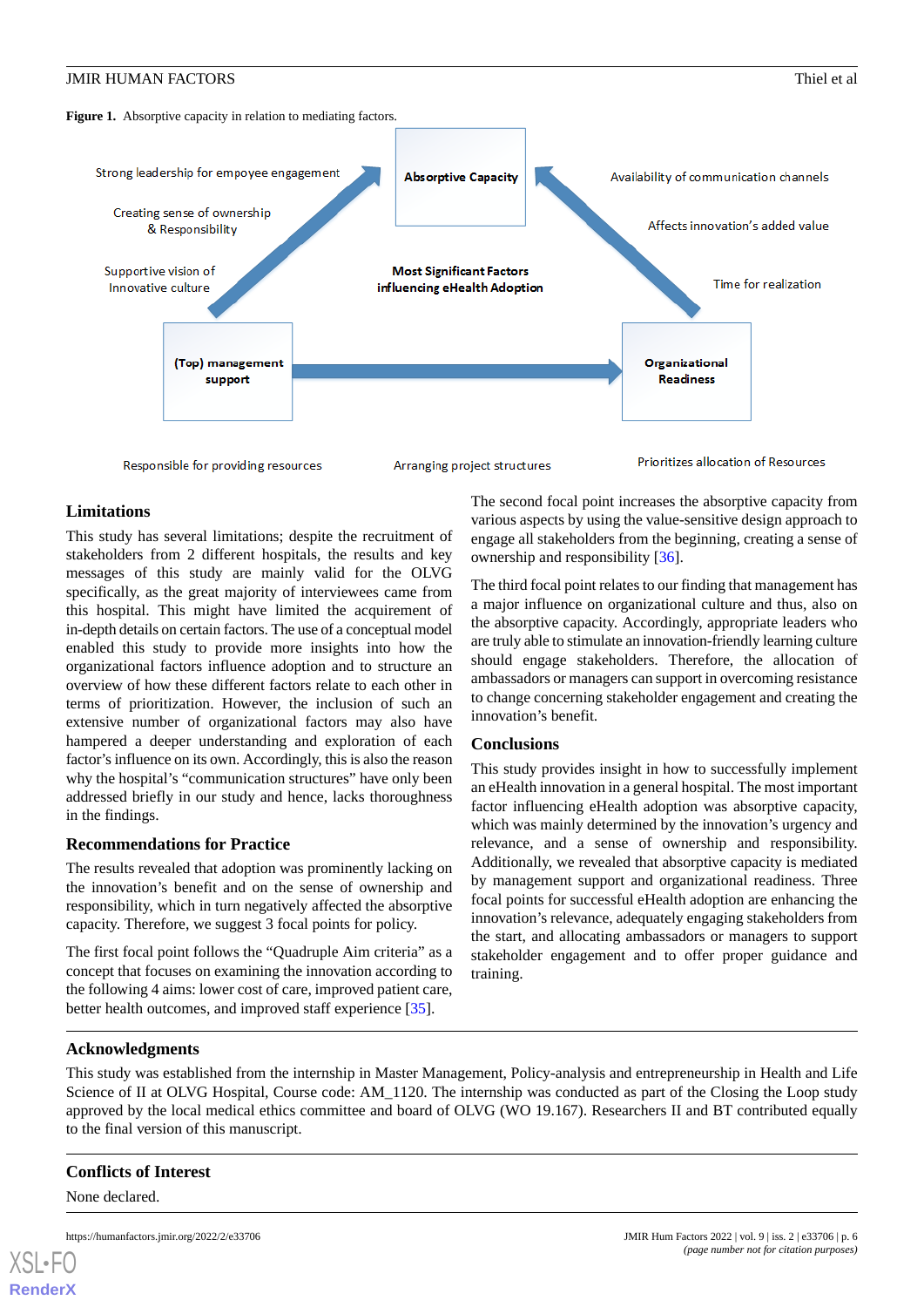# <span id="page-6-13"></span>**Multimedia Appendix 1**

Interview guide. [[DOCX File , 21 KB](https://jmir.org/api/download?alt_name=humanfactors_v9i2e33706_app1.docx&filename=a74ed1cb7d073d806930e66c4c819f88.docx)-[Multimedia Appendix 1\]](https://jmir.org/api/download?alt_name=humanfactors_v9i2e33706_app1.docx&filename=a74ed1cb7d073d806930e66c4c819f88.docx)

# <span id="page-6-14"></span>**Multimedia Appendix 2**

Overview of the identified themes. [[PNG File , 120 KB-Multimedia Appendix 2](https://jmir.org/api/download?alt_name=humanfactors_v9i2e33706_app2.png&filename=a2a8ee1b44f962aa62116ae17614a51a.png)]

# <span id="page-6-15"></span>**Multimedia Appendix 3**

Interview data. [[XLSX File \(Microsoft Excel File\), 95 KB](https://jmir.org/api/download?alt_name=humanfactors_v9i2e33706_app3.xlsx&filename=d61607773ac1c3d798cd3d1eefe7706a.xlsx)-[Multimedia Appendix 3\]](https://jmir.org/api/download?alt_name=humanfactors_v9i2e33706_app3.xlsx&filename=d61607773ac1c3d798cd3d1eefe7706a.xlsx)

# <span id="page-6-0"></span>**References**

- <span id="page-6-1"></span>1. Hajat C, Stein E. The global burden of multiple chronic conditions: A narrative review. Prev Med Rep 2018 Dec;12:284-293 [[FREE Full text](https://linkinghub.elsevier.com/retrieve/pii/S2211-3355(18)30246-8)] [doi: [10.1016/j.pmedr.2018.10.008\]](http://dx.doi.org/10.1016/j.pmedr.2018.10.008) [Medline: [30406006](http://www.ncbi.nlm.nih.gov/entrez/query.fcgi?cmd=Retrieve&db=PubMed&list_uids=30406006&dopt=Abstract)]
- <span id="page-6-2"></span>2. Harris G. World Health Organization launches new app to improve care for ageing population. British Journal of Healthcare Management 2020 Jan 02;26(1):48-49. [doi: [10.12968/bjhc.2019.0115](http://dx.doi.org/10.12968/bjhc.2019.0115)]
- 3. Duplaga M. The acceptance of e-health solutions among patients with chronic respiratory conditions. Telemed J E Health 2013 Sep;19(9):683-691 [\[FREE Full text\]](http://europepmc.org/abstract/MED/23734700) [doi: [10.1089/tmj.2012.0306\]](http://dx.doi.org/10.1089/tmj.2012.0306) [Medline: [23734700](http://www.ncbi.nlm.nih.gov/entrez/query.fcgi?cmd=Retrieve&db=PubMed&list_uids=23734700&dopt=Abstract)]
- <span id="page-6-3"></span>4. Fairbrother P, Ure J, Hanley J, McCloughan L, Denvir M, Sheikh A, Telescot programme team. Telemonitoring for chronic heart failure: the views of patients and healthcare professionals - a qualitative study. J Clin Nurs 2014 Jan;23(1-2):132-144. [doi: [10.1111/jocn.12137\]](http://dx.doi.org/10.1111/jocn.12137) [Medline: [23451899\]](http://www.ncbi.nlm.nih.gov/entrez/query.fcgi?cmd=Retrieve&db=PubMed&list_uids=23451899&dopt=Abstract)
- <span id="page-6-4"></span>5. Bakker M, Sloots J, Van Ommeren C, Kleberger A, Tabak M, Effing T, et al. Adherence in patients with COPD and heart failure using an eHealth self-management intervention. European Respiratory Journal 2019;54(suppl 63):PA744. [doi: [10.1183/13993003.congress-2019.PA744\]](http://dx.doi.org/10.1183/13993003.congress-2019.PA744)
- <span id="page-6-5"></span>6. van der Meij E, Anema JR, Otten RHJ, Huirne JAF, Schaafsma FG. The effect of perioperative e-Health interventions on the postoperative course: a systematic review of randomised and non-randomised controlled trials. PLoS One 2016 Jul 6;11(7):e0158612 [\[FREE Full text](https://dx.plos.org/10.1371/journal.pone.0158612)] [doi: [10.1371/journal.pone.0158612\]](http://dx.doi.org/10.1371/journal.pone.0158612) [Medline: [27383239](http://www.ncbi.nlm.nih.gov/entrez/query.fcgi?cmd=Retrieve&db=PubMed&list_uids=27383239&dopt=Abstract)]
- <span id="page-6-6"></span>7. Breteler M, Numan L, Ruurda J, van Hillegersberg R, van der Horst S, Dohmen D, et al. Wireless remote home monitoring of vital signs in patients discharged early after esophagectomy: observational feasibility study. JMIR Perioper Med 2020 Dec 04;3(2):e21705 [[FREE Full text](http://europepmc.org/abstract/MED/33393923)] [doi: [10.2196/21705](http://dx.doi.org/10.2196/21705)] [Medline: [33393923](http://www.ncbi.nlm.nih.gov/entrez/query.fcgi?cmd=Retrieve&db=PubMed&list_uids=33393923&dopt=Abstract)]
- <span id="page-6-7"></span>8. Thiel B, Godfried M, van Huizen EC, Mooijer B, de Boer BA, van Mierlo RAAM, et al. Patient reported postoperative pain with a smartphone application: A proof of concept. PLoS One 2020;15(5):e0232082 [[FREE Full text\]](https://dx.plos.org/10.1371/journal.pone.0232082) [doi: [10.1371/journal.pone.0232082\]](http://dx.doi.org/10.1371/journal.pone.0232082) [Medline: [32384103](http://www.ncbi.nlm.nih.gov/entrez/query.fcgi?cmd=Retrieve&db=PubMed&list_uids=32384103&dopt=Abstract)]
- 9. Postema TRF, Peeters JM, Friele RD. Key factors influencing the implementation success of a home telecare application. Int J Med Inform 2012 Jun;81(6):415-423 [\[FREE Full text\]](https://linkinghub.elsevier.com/retrieve/pii/S1386-5056(11)00244-9) [doi: [10.1016/j.ijmedinf.2011.12.003\]](http://dx.doi.org/10.1016/j.ijmedinf.2011.12.003) [Medline: [22226925\]](http://www.ncbi.nlm.nih.gov/entrez/query.fcgi?cmd=Retrieve&db=PubMed&list_uids=22226925&dopt=Abstract)
- 10. Uscher-Pines L, Kahn JM. Barriers and facilitators to pediatric emergency telemedicine in the United States. Telemed J E Health 2014 Nov;20(11):990-996 [[FREE Full text](http://europepmc.org/abstract/MED/25238565)] [doi: [10.1089/tmj.2014.0015\]](http://dx.doi.org/10.1089/tmj.2014.0015) [Medline: [25238565\]](http://www.ncbi.nlm.nih.gov/entrez/query.fcgi?cmd=Retrieve&db=PubMed&list_uids=25238565&dopt=Abstract)
- <span id="page-6-8"></span>11. Duplaga M. Searching for a role of nursing personnel in developing landscape of eHealth: factors determining attitudes toward key patient empowering applications. PLoS One 2016 Apr 6;11(4):e0153173 [\[FREE Full text\]](https://dx.plos.org/10.1371/journal.pone.0153173) [doi: [10.1371/journal.pone.0153173\]](http://dx.doi.org/10.1371/journal.pone.0153173) [Medline: [27049525](http://www.ncbi.nlm.nih.gov/entrez/query.fcgi?cmd=Retrieve&db=PubMed&list_uids=27049525&dopt=Abstract)]
- <span id="page-6-9"></span>12. Valenzuela Espinoza A, De Smedt A, Guldolf K, Vandervorst F, Van Hooff R, Fernandez Tellez H, et al. Opinions and beliefs about telemedicine for emergency treatment during ambulance transportation and for chronic care at home. Interact J Med Res 2016 Mar 30;5(1):e9 [\[FREE Full text\]](https://www.i-jmr.org/2016/1/e9/) [doi: [10.2196/ijmr.5015\]](http://dx.doi.org/10.2196/ijmr.5015) [Medline: [27029999\]](http://www.ncbi.nlm.nih.gov/entrez/query.fcgi?cmd=Retrieve&db=PubMed&list_uids=27029999&dopt=Abstract)
- <span id="page-6-10"></span>13. Ariens LF, Schussler-Raymakers FM, Frima C, Flinterman A, Hamminga E, Arents BW, et al. Barriers and facilitators to eHealth use in daily practice: perspectives of patients and professionals in dermatology. J Med Internet Res 2017 Sep 05;19(9):e300 [\[FREE Full text](https://www.jmir.org/2017/9/e300/)] [doi: [10.2196/jmir.7512](http://dx.doi.org/10.2196/jmir.7512)] [Medline: [28874336](http://www.ncbi.nlm.nih.gov/entrez/query.fcgi?cmd=Retrieve&db=PubMed&list_uids=28874336&dopt=Abstract)]
- <span id="page-6-11"></span>14. Eysenbach G, CONSORT-EHEALTH Group. CONSORT-EHEALTH: improving and standardizing evaluation reports of Web-based and mobile health interventions. J Med Internet Res 2011 Dec 31;13(4):e126 [\[FREE Full text\]](https://www.jmir.org/2011/4/e126/) [doi: [10.2196/jmir.1923](http://dx.doi.org/10.2196/jmir.1923)] [Medline: [22209829](http://www.ncbi.nlm.nih.gov/entrez/query.fcgi?cmd=Retrieve&db=PubMed&list_uids=22209829&dopt=Abstract)]
- <span id="page-6-12"></span>15. Tong A, Sainsbury P, Craig J. Consolidated criteria for reporting qualitative research (COREQ): a 32-item checklist for interviews and focus groups. Int J Qual Health Care 2007 Dec;19(6):349-357. [doi: [10.1093/intqhc/mzm042\]](http://dx.doi.org/10.1093/intqhc/mzm042) [Medline: [17872937](http://www.ncbi.nlm.nih.gov/entrez/query.fcgi?cmd=Retrieve&db=PubMed&list_uids=17872937&dopt=Abstract)]
- 16. Malterud K. Qualitative research: standards, challenges, and guidelines. The Lancet 2001 Aug;358(9280):483-488. [doi: [10.1016/s0140-6736\(01\)05627-6](http://dx.doi.org/10.1016/s0140-6736(01)05627-6)]
- 17. Malterud K, Siersma VD, Guassora AD. Sample size in qualitative interview studies: guided by information power. Qual Health Res 2016 Nov;26(13):1753-1760. [doi: [10.1177/1049732315617444\]](http://dx.doi.org/10.1177/1049732315617444) [Medline: [26613970\]](http://www.ncbi.nlm.nih.gov/entrez/query.fcgi?cmd=Retrieve&db=PubMed&list_uids=26613970&dopt=Abstract)

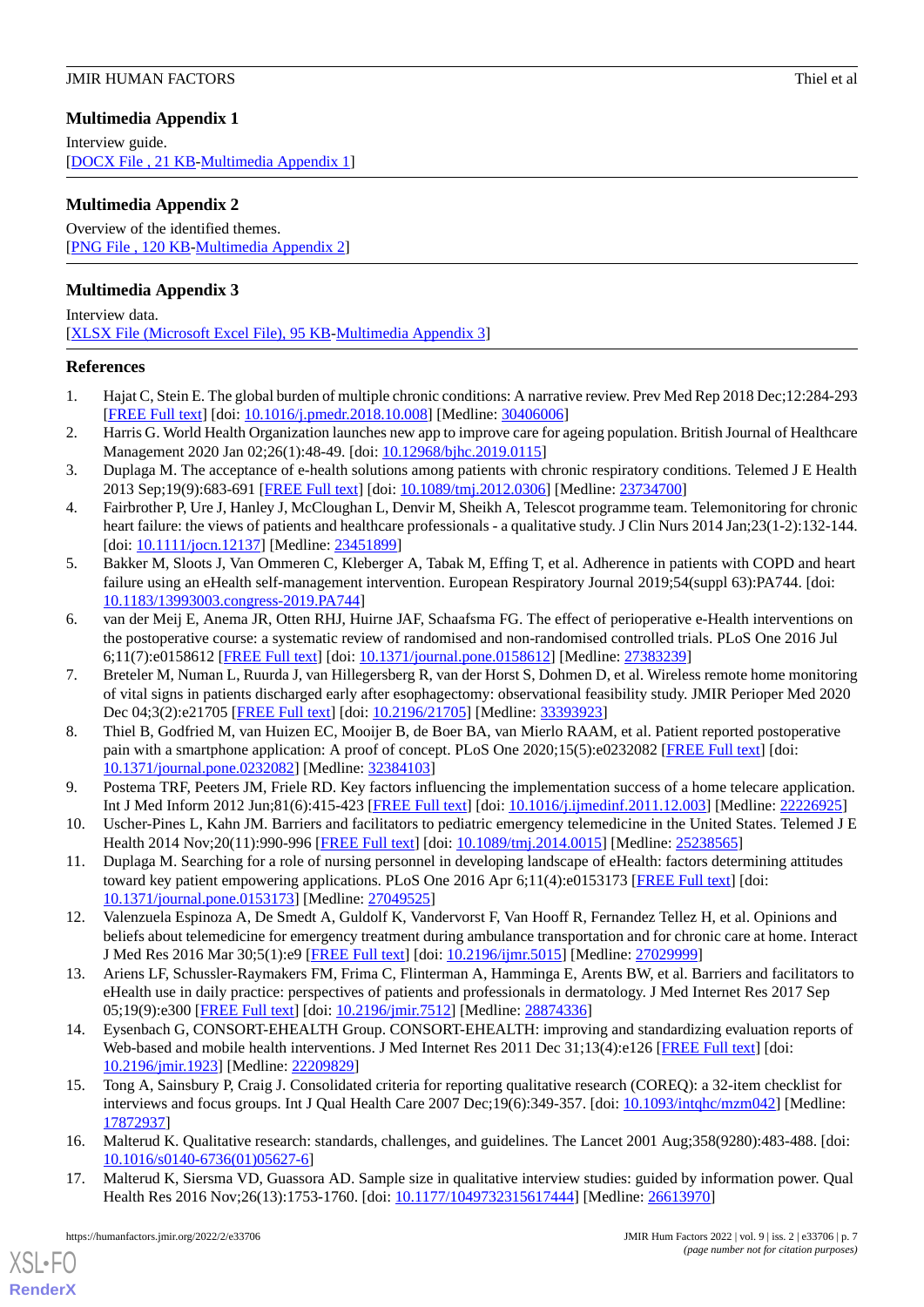- <span id="page-7-0"></span>18. Guest G, Bunce A, Johnson L. How many interviews are enough? Field Methods 2016 Jul 21;18(1):59-82. [doi: [10.1177/1525822X05279903](http://dx.doi.org/10.1177/1525822X05279903)]
- <span id="page-7-2"></span><span id="page-7-1"></span>19. Faber S, van Geenhuizen M, de Reuver M. eHealth adoption factors in medical hospitals: A focus on the Netherlands. Int J Med Inform 2017 Apr;100:77-89. [doi: [10.1016/j.ijmedinf.2017.01.009](http://dx.doi.org/10.1016/j.ijmedinf.2017.01.009)] [Medline: [28241940](http://www.ncbi.nlm.nih.gov/entrez/query.fcgi?cmd=Retrieve&db=PubMed&list_uids=28241940&dopt=Abstract)]
- <span id="page-7-3"></span>20. Oliveira T, Martins MF. Literature review of information technology adoption models at firm level. The Electronic Journal Information Systems Evaluation 2011;14(1):110-121 [[FREE Full text](https://academic-publishing.org/index.php/ejise/article/view/389/352)]
- <span id="page-7-4"></span>21. Pope C, Ziebland S, Mays N. Qualitative research in health care. Analysing qualitative data. BMJ 2000 Jan 08;320(7227):114-116 [[FREE Full text](http://europepmc.org/abstract/MED/10625273)] [doi: [10.1136/bmj.320.7227.114\]](http://dx.doi.org/10.1136/bmj.320.7227.114) [Medline: [10625273\]](http://www.ncbi.nlm.nih.gov/entrez/query.fcgi?cmd=Retrieve&db=PubMed&list_uids=10625273&dopt=Abstract)
- <span id="page-7-5"></span>22. Gale NK, Heath G, Cameron E, Rashid S, Redwood S. Using the framework method for the analysis of qualitative data in multi-disciplinary health research. BMC Med Res Methodol 2013 Sep 18;13:117 [[FREE Full text](https://bmcmedresmethodol.biomedcentral.com/articles/10.1186/1471-2288-13-117)] [doi: [10.1186/1471-2288-13-117\]](http://dx.doi.org/10.1186/1471-2288-13-117) [Medline: [24047204\]](http://www.ncbi.nlm.nih.gov/entrez/query.fcgi?cmd=Retrieve&db=PubMed&list_uids=24047204&dopt=Abstract)
- <span id="page-7-6"></span>23. Zahra S, George G. Absorptive capacity: a review, reconceptualization, and extension. The Academy of Management Review 2002 Apr;27(2):185. [doi: [10.2307/4134351](http://dx.doi.org/10.2307/4134351)]
- 24. Lee C, Shim JP. An exploratory study of radio frequency identification (RFID) adoption in the healthcare industry. European Journal of Information Systems 2017 Dec 19;16(6):712-724. [doi: [10.1057/palgrave.ejis.3000716\]](http://dx.doi.org/10.1057/palgrave.ejis.3000716)
- 25. Caccia-Bava M, Guimaraes T, Harrington SJ. Hospital organization culture, capacity to innovate and success in technology adoption. J Health Organ Manag 2006 May;20(2-3):194-217. [doi: [10.1108/14777260610662735\]](http://dx.doi.org/10.1108/14777260610662735) [Medline: [16869354\]](http://www.ncbi.nlm.nih.gov/entrez/query.fcgi?cmd=Retrieve&db=PubMed&list_uids=16869354&dopt=Abstract)
- <span id="page-7-7"></span>26. Bardach N, Huang J, Brand R, Hsu J. Evolving health information technology and the timely availability of visit diagnoses from ambulatory visits: a natural experiment in an integrated delivery system. BMC Med Inform Decis Mak 2009 Jul 17;9:35 [[FREE Full text](https://bmcmedinformdecismak.biomedcentral.com/articles/10.1186/1472-6947-9-35)] [doi: [10.1186/1472-6947-9-35\]](http://dx.doi.org/10.1186/1472-6947-9-35) [Medline: [19615081\]](http://www.ncbi.nlm.nih.gov/entrez/query.fcgi?cmd=Retrieve&db=PubMed&list_uids=19615081&dopt=Abstract)
- <span id="page-7-8"></span>27. Murovec N, Prodan I. Absorptive capacity, its determinants, and influence on innovation output: Cross-cultural validation of the structural model. Technovation 2009 Dec;29(12):859-872. [doi: [10.1016/j.technovation.2009.05.010\]](http://dx.doi.org/10.1016/j.technovation.2009.05.010)
- <span id="page-7-9"></span>28. Kotlar J, De Massis A, Frattini F, Kammerlander N. Motivation gaps and implementation traps: the paradoxical and time - varying effects of family ownership on firm absorptive capacity. J Prod Innov Manag 2019 Aug 30;37(1):2-25. [doi: [10.1111/jpim.12503\]](http://dx.doi.org/10.1111/jpim.12503)
- 29. Cohen W, Levinthal DA. Absorptive capacity: a new perspective on learning and innovation. Administrative Science Quarterly 1990 Mar;35(1):128. [doi: [10.2307/2393553](http://dx.doi.org/10.2307/2393553)]
- <span id="page-7-11"></span><span id="page-7-10"></span>30. van der Meij EVA, Bouwsma EVA, van den Heuvel B, Bonjer HJ, Anema JR, Huirne JAF. Using e-health in perioperative care: a survey study investigating shortcomings in current perioperative care and possible future solutions. BMC Surg 2017 May 23;17(1):61 [\[FREE Full text\]](https://bmcsurg.biomedcentral.com/articles/10.1186/s12893-017-0254-6) [doi: [10.1186/s12893-017-0254-6](http://dx.doi.org/10.1186/s12893-017-0254-6)] [Medline: [28535763\]](http://www.ncbi.nlm.nih.gov/entrez/query.fcgi?cmd=Retrieve&db=PubMed&list_uids=28535763&dopt=Abstract)
- <span id="page-7-12"></span>31. Lenox M, King A. Prospects for developing absorptive capacity through internal information provision. Strat. Mgmt. J 2004 Apr;25(4):331-345. [doi: [10.1002/smj.379\]](http://dx.doi.org/10.1002/smj.379)
- 32. Greenhalgh T, Robert G, Macfarlane F, Bate P, Kyriakidou O. Diffusion of innovations in service organizations: systematic review and recommendations. Milbank Q 2004;82(4):581-629 [\[FREE Full text](http://europepmc.org/abstract/MED/15595944)] [doi: [10.1111/j.0887-378X.2004.00325.x](http://dx.doi.org/10.1111/j.0887-378X.2004.00325.x)] [Medline: [15595944](http://www.ncbi.nlm.nih.gov/entrez/query.fcgi?cmd=Retrieve&db=PubMed&list_uids=15595944&dopt=Abstract)]
- <span id="page-7-14"></span><span id="page-7-13"></span>33. Ahmadi H, Sadoughi F, Gholamhosseini L, Azadi T, Sheikhtaheri A, Nilashi M, et al. Organizational factors affecting the adoption of a technological innovation: a study of the hospital information system (HIS). 2019 Presented at: 2019 5th International Conference on Web Research (ICWR); April 24-25, 2019; Tehran, Iran. [doi: [10.1109/icwr.2019.8765270\]](http://dx.doi.org/10.1109/icwr.2019.8765270)
- <span id="page-7-15"></span>34. Jeyaraj A, Rottman JW, Lacity MC. A review of the predictors, linkages, and biases in IT innovation adoption research. Journal of Information Technology 2006 Mar 01;21(1):1-23. [doi: [10.1057/palgrave.jit.2000056](http://dx.doi.org/10.1057/palgrave.jit.2000056)]
- 35. Rathert C, Williams E, Linhart H. Evidence for the quadruple aim: a systematic review of the literature on physician burnout and patient outcomes. Med Care 2018 Dec;56(12):976-984. [doi: [10.1097/MLR.0000000000000999](http://dx.doi.org/10.1097/MLR.0000000000000999)] [Medline: [30339573](http://www.ncbi.nlm.nih.gov/entrez/query.fcgi?cmd=Retrieve&db=PubMed&list_uids=30339573&dopt=Abstract)]
- 36. van Andel J, Leijten F, van Delden H, van Thiel G. What makes a good home-based nocturnal seizure detector? A value sensitive design. PLoS One 2015;10(4):e0121446 [[FREE Full text](https://dx.plos.org/10.1371/journal.pone.0121446)] [doi: [10.1371/journal.pone.0121446](http://dx.doi.org/10.1371/journal.pone.0121446)] [Medline: [25875320\]](http://www.ncbi.nlm.nih.gov/entrez/query.fcgi?cmd=Retrieve&db=PubMed&list_uids=25875320&dopt=Abstract)

# **Abbreviations**

**ACWO:** Advisory board for Science and Research **CONSORT-EHEALTH:** Consolidated Standards of Reporting Trials of Electronic and Mobile HEalth Applications and onLine TeleHealth **COREQ:** consolidated criteria for reporting qualitative research **eHAM:** eHealth adoption model **EMR:** electronic medical record **IT:** information technology **PDMS:** patient data management system